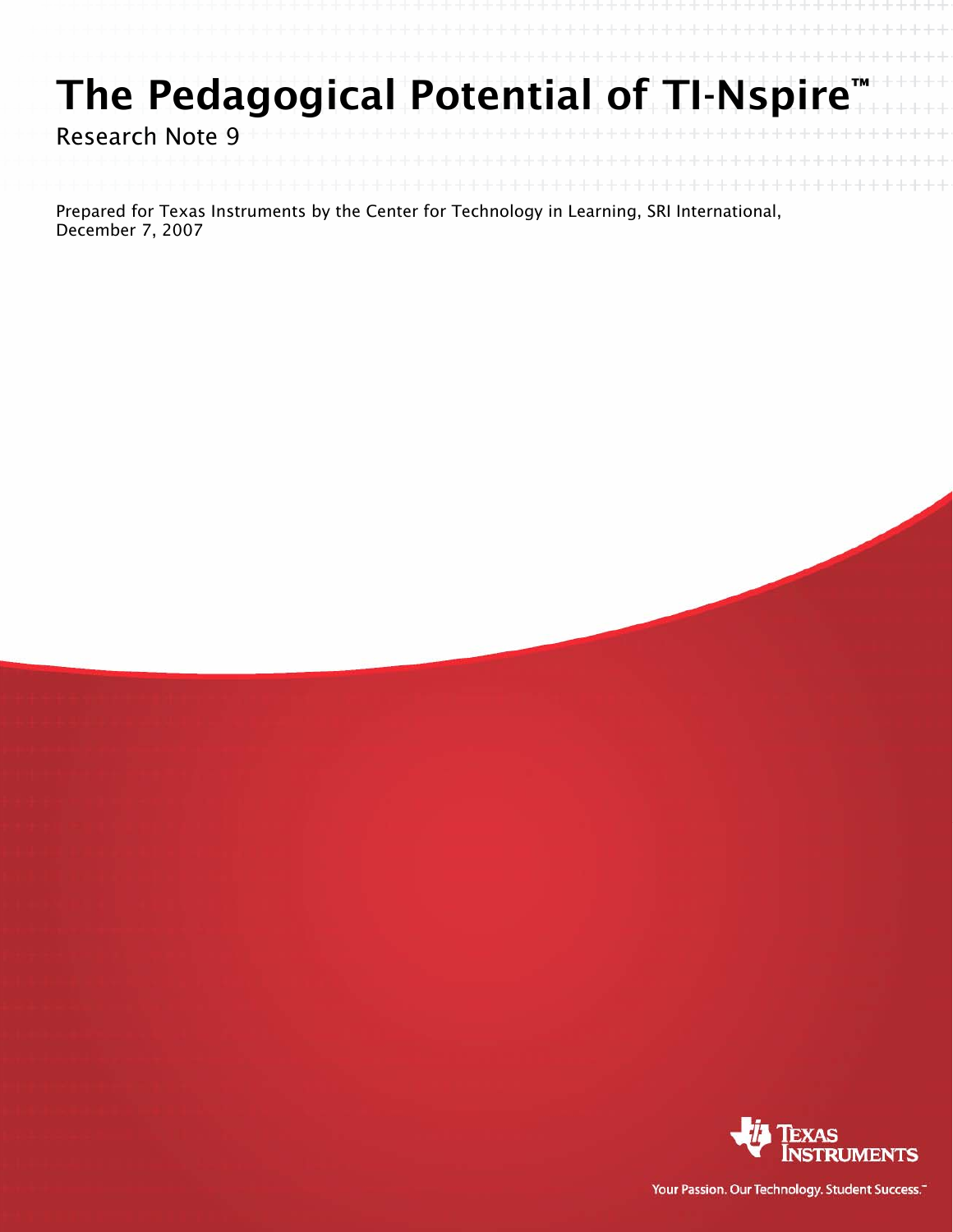## The Pedagogical Potential of TI-Nspire™

### Research Note 9

#### Dynamically-linked Multiple Representations

All modern mathematics learning materials build on the insight that students learn more when mathematical concepts are represented in multiple ways. Technology can go beyond what is possible in books by allowing students to directly interact with different representations, including graphs, tables, algebraic expressions, and geometric figures. Research has found strong evidence that appropriate classroom use of graphing calculators increases students' ability to understand concepts and solve problems (Ellington, 2003). Yet graphing calculators can vary in the quality of the representations they provide. Three key features distinguish TI-Nspire technology from its predecessors:

- **Clearer Expression.** TI-Nspire technology displays higher quality graphs and presents mathematical expressions as textbooks do (e.g.,  $\frac{1}{3}x^2$  rather than 1/3 x^2).
- Grab-and-Move. This feature allows students to change a line, curve or location of axis, and observe the impact of changes and mathematical relationships.
- Multiple Representations on the Same Screen. TI-Nspire technology displays up to four representations—algebraic, graphical, geometric, numeric and written—on the same screen. These representations can be dynamically linked, so that changes made to one representation of a concept are automatically reflected in others instantly. Changes can be viewed simultaneously across multiple representations.

While we await research that directly examines how TI-Nspire technology improves learning, research on related technologies and approaches can inform educators' decisions. Teachers can draw upon this broader research base both for pedagogical insight and evidence of effectiveness. Researchers have found that students learn concepts more readily when they experience the concepts across different forms of representation (Davis & Maher, 1997; Kaput, 1992; Kaput, Noss, & Hoyles, 2002). A recent large scale study of SimCalc, a curriculum using graphing calculator-based mathematical representations, provided strong evidence of its effectiveness (Roschelle et al., 2007). The study used a high quality research design with 95 educators and over 1,600 students. Another experimental study with 128 students from ages 12-14 found that students who received instruction that emphasized (a) representing math problems in multiple formats, (b) meaningful contexts, and (c) collaborative learning scored significantly higher on relevant tests (Brenner, Mayer, Moseley, Brar, et al., 1997). The study also showed that the representation-based instruction yielded the same achievement gains for Spanish-speaking students as for English-speaking students.

#### Save and Review of Student Work

Although paper allows students to save and review their work, most graphing calculators do not. With TI-Nspire technology, students and the teacher can create, edit and save a sequence of mathematical steps in a document that can be saved and later re-opened. Research suggests that the save and review feature can improve teaching and learning by:

- **Enhancing Reflection.** Students learn more when they can reflect upon their work at a later time and take steps to improve it. Teachers can use saved work as a conversation starter both with individual students and classroom groups.
- **Enabling Formative Assessment.** By reviewing saved work with students, teachers can monitor student understanding and adjust instruction accordingly.
- **Increasing Academic Learning Time.** By saving their work and continuing it at home, in another class session, or in a study group, students can spend more time working on academic learning tasks. Teachers can collect saved work and review it at their convenience; they can also prepare documents so that students spend less time configuring a screen and more on the mathematics.

*TI-Nspire™ technology extends current graphing calculator technology in ways that fit with research recommendations. Two important enhanced capabilities are (1) dynamicallylinked multiple representations and (2) save and review of student work.*

- -